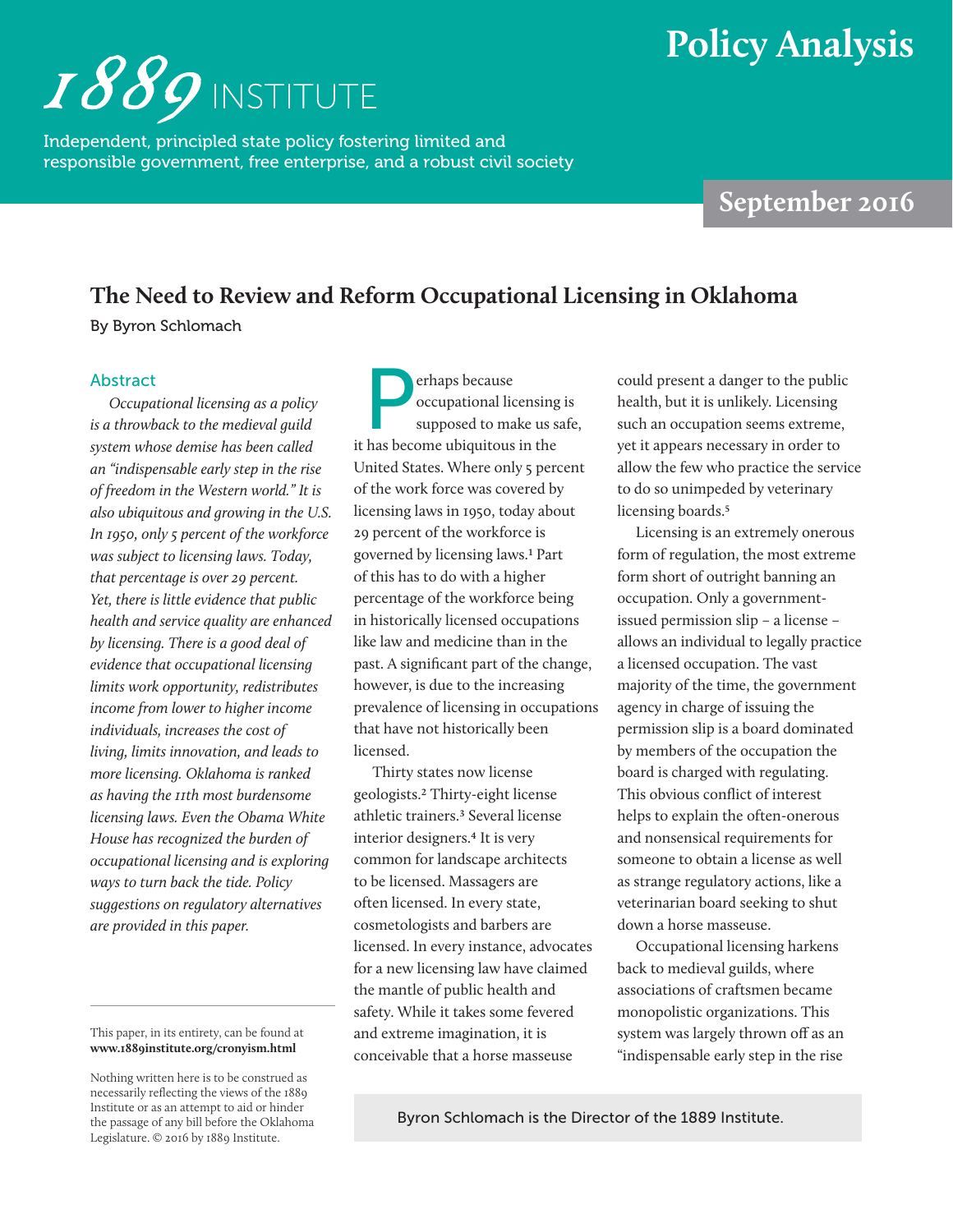of freedom in the Western world."6 In fact, despite some early flirtation with licensing in the United States, by 1850 licensing was completely abolished, even in the medical realm. The American Medical Association was organized mainly to bring back licensing and succeeded in doing so in every state by 1900.7

Licensing is an extremely onerous form of regulation, the most extreme form short of outright banning an occupation.

This paper represents a first step in the creation of a Directory of Occupational Licensing by the 1889 Institute. In the future, short pieces reviewing specific licensing requirements for occupations in Oklahoma will be published. These pieces will look at whether there is justification for regulating currently licensed occupations and make specific recommendations accordingly.

### What Licensing Promises

Occupational licensing, as noted above, exists mainly due to the efforts of the medical profession. The ostensible reason for licensing then, and now, is to protect the public from potential harm perpetrated by charlatans posing as knowledgeable professionals when they actually know nothing about the service they claim to provide. Licensing promises to preemptively protect us from harm.

Criminal and civil law are not preemptive. They are justice and compensatory based. If a person suffers harm at the hands of someone in the commission of a criminal act, the criminal is punished as having violated the state. The criminal justice system provides little in the way of relief for crime victims. Civil law, in which a victim of a tort (including criminal acts, a la OJ Simpson and the Goldman family) brings suit against a perpetrator, at least allows a victim to be compensated for harm. The criminal and civil justice systems are intended to discourage harm by charlatans by introducing greater risk for charlatan-like behavior.

So the difference between licensing and criminal/ civil law in general is that licensing promises no harm at all while criminal/civil law only promises to punish when harm occurs and then hopes that punishment discourages harmful behavior. The problem with the promise of licensing is that it actually does not work. Licensees are still neglectful.8 A simple Google search for

"doctor convicted" bears this out. Despite many instances of medical doctors being convicted of serious crimes, it is also common to read complaints of licensees not being disciplined by their own occupation.<sup>9</sup>

Nevertheless, some might claim that despite the imperfections inherent in human institutions, including licensing, it still likely prevents more harm than if licensing did not exist. Conceptually, this may make sense for high-skill, high-risk occupations. Consumers, and potentially even workers, do not necessarily understand the risk inherent in some occupations well enough for that risk to be evaluated accurately enough for it to be assumed. In that sense, licensing could protect workers from assuming unknown risk by requiring training and consumers are prevented from assuming unknown risk by actually lowering risk through licensee training.

In recognition of this last potential benefit and in light of criticisms that follow, evaluations of licensing regimes in various occupations should follow a decision tree that looks at risk and balances costs and benefits of licensing in that occupation depending on market circumstances. This is discussed in Appendix A.

#### What Licensing Actually Accomplishes

The evidence that licensing improves health and safety by protecting people from unscrupulous, untrained, and irresponsible practitioners is scant to non-existent. To be sure, thorough comparisons of qualitative results from when occupations are licensed versus when they are unlicensed are difficult to undertake. In the United States, each individual state has its own licensing regime. In principle, it ought to be easy to compare results in states that license certain occupations versus results in states that do not license the same occupations. However,

The evidence that licensing improves health and safety by protecting people from unscrupulous, untrained, and irresponsible practitioners is scant to nonexistent.

many licensed occupations are licensed in every state, making such an analysis impossible for those occupations. Comparisons across nations introduce a lot of "noise" in an analysis given very different expectations on the part of consumers and profound differences in occupational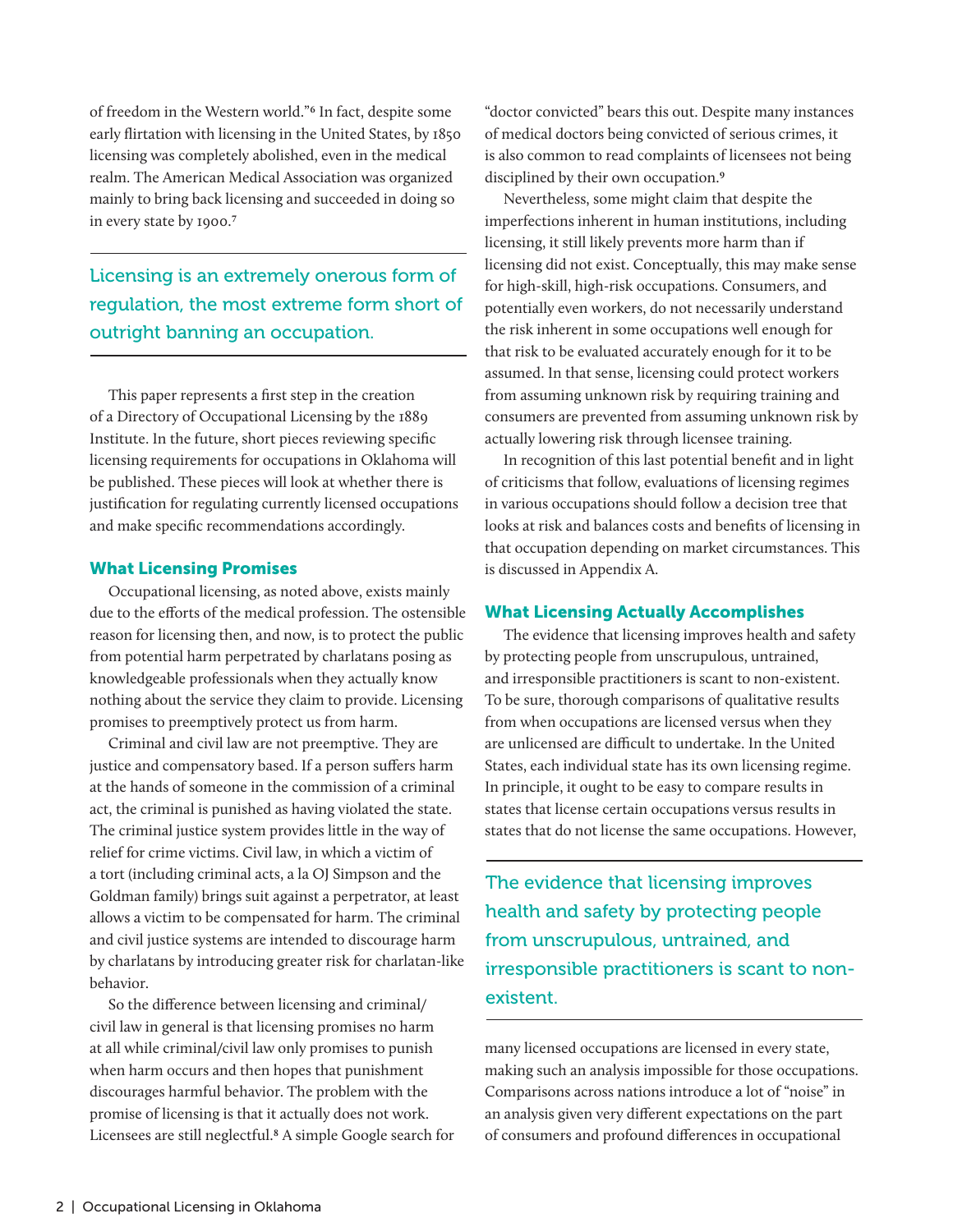practices.

Despite these problems, some qualitative comparisons between unlicensed and licensed practitioners of a few occupations have been made. One proxy measure has been to look at occupational liability insurance rates for occupations such as practical and vocational nurses, occupational therapists, pastoral counselors, and family therapists. Some states do not license these occupations while others do. Researchers found no difference in insurance rates for these occupations in licensed states versus unlicensed states, strongly suggesting that licensing, which is purported to reduce charlatanism, actually makes no difference, since the unlicensed occupations would be expected to pay higher insurance rates due to a higher incidence of malpractice.10

Licensing does not guarantee quality according to other studies. In nine states, midwifery is illegal. Only two of these have a lower infant mortality rate than the national average. Studies show that certified (not licensed) midwives have a better infant mortality record than do physicians.11 After Hurricane Katrina, when licensing requirements in Florida were relaxed so as to facilitate roof restorations, complaints over workmanship went up, but far less than the amount of work that got done.12

Studies show that certified (not licensed) midwives have a better infant mortality record than do physicians.

In fact, licensing can be an impediment to higher quality. A study that looked at physicians who emigrated from Russia to Israel concluded that Israelis would have been better off if the Russian physicians had just been allowed to practice medicine without having to be re-licensed. Instead of bothering, they went into other professions. Not only were Israelis unable to enjoy this imported expertise, they paid higher prices for medical services since they could not benefit from greater competition.13 Physicians in Britain were so reluctant to police themselves that they lost the right to do so.14 It has been said that hospital-acquired infections are nearly epidemic, yet they are most easily avoided by having health professionals, nearly all licensed, wash their hands, something these licensed individuals, including doctors, clearly neglect to do as regularly as they should.15 Despite widespread licensing in medicine, it is claimed that

hospital errors are the third leading cause of death in the U.S.16

Teacher certification, which is actually a loose form of licensure (certification is generally a term used for a credential that does not restrict others from practicing the occupation, as certification does for public schools which provide the bulk of education services for children), provides another example of licensing not being what it is qualitatively cracked up to be. Many studies of teacher certification/licensing have been done that show little to no support for the notion that teacher certification/ licensing regimes improve student outcomes over having teachers that are simply well-acquainted with the subject matter that they teach.17

The economic impact of licensing is to reduce the supply of individuals practicing an occupation compared to what it could be otherwise. This increases the price of licensed services and decreases the amount of these services produced and sold. Either of these effects, by itself, is a negative for a society. Combined, they are especially bad. But, while licensing has negative impacts on society as a whole, the impact for those who practice the licensed occupations, especially for those in an occupation that is newly licensed, is quite positive. They get to charge more for their services than they otherwise could, and the restricted supply keeps licensed practitioners busy, even if less of the service is sold on the whole than could be otherwise.

## Injustices of Licensing

### *Redistributes to the Rich*

Most licensed individuals earn more than the average income earner. Part of this is probably due to the level of productivity inherent in many licensed occupations, but as just noted, part is simply due to the economic impact of licensing regulation. From 1910 to 1940, the number of medical schools in the United States was cut in half as the American Medical Association used its cartel power from licensing to reduce the supply of doctors. Consequently, from 1910 to 1938, the number of doctors per 100,000 fell from 157 to 130, a ten percent decline that undoubtedly increased the prices of medical services.18 Similarly, when expensive American Dental Association recommendations caused dental schools to close in the 1990s, dentists' incomes rose significantly relative to physicians'.19 Physicians earn 40 percent more than people with similar educations but who enter the biological and life sciences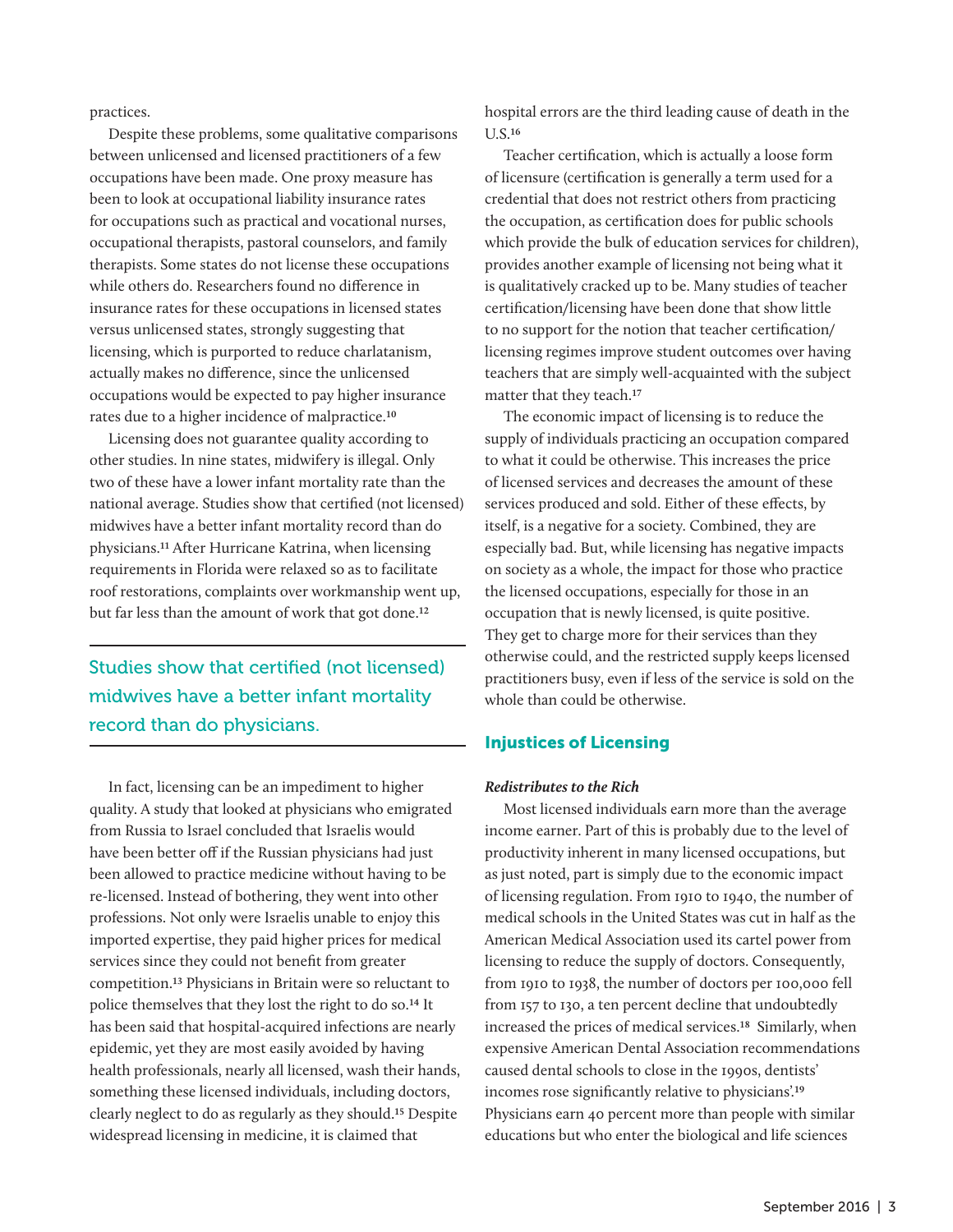occupations.20

There are more examples. Oklahoma does not license interior designers, though there is a registration law.21 Interior designers in states that license the occupation earn about \$1,600 more per year than interior designers in states that do not license the occupation.22 A Mercatus study of the optician occupation, which 21 states license, estimates that with each additional licensing exam that must be passed or with each additional 100 days of education required to become licensed, licensed opticians earn an additional two to three percent over unlicensed opticians.23 Licensed engineers, on average, earn \$5,000 per year more than unlicensed engineers.24

Physicians earn 40 percent more than people with similar educations but who enter the biological and life sciences occupations.

All of the occupations just mentioned are higher-thanaverage earning occupations, and likely would be even if they were not licensed. Individuals with modest incomes might not directly employ an engineer or an interior designer, but they do indirectly pay through the prices paid for rent and costs built into the prices of other goods and services. They also directly pay physicians, dentists, and opticians. The effect of licensing is to artificially transfer modest incomes to those with already-high incomes.

The higher cost of occupationally licensed services naturally impacts the cost of living. The percentage of each state's population that is occupationally licensed has been calculated.25 According to statistical analysis and calculations by the author, each additional percentage point added to the proportion of the work force that is licensed erodes spending power per capita by about \$240.26 If Oklahoma's rate of occupational licensing (25 percent) were lowered to the national average (21.7 percent) Oklahomans' purchasing power would increase by an average of over \$780 per capita.

Although Oklahoma's cost of living is relatively quite low compared to other states, it could be lower still. Already, Oklahoma's cost of living is so low that when personal income per capita across the states is adjusted for each state's cost of living, Oklahoma ranks 10th in how much its personal income per capita can purchase, 6

percent higher than that of Massachusetts, but still \$1,500 behind the per capita purchasing power of Texas, which ranks 7th.27

#### *Limits Opportunity*

Every occupational license requires a license applicant to have a certain amount of education. The education requirements are often onerous. Take, for example, cosmetology. Oklahoma requires 1,500 hours of study and hands-on experience, equivalent to 188 eight-hour days.<sup>28</sup> To become a licensed paramedic in Oklahoma, 1,394 hours are required.29 At least this last license requirement is for one in which the licensee's hands will hold someone's life, rather than their hair. Both occupations require exams to show a potential licensee's proficiency. Even if the exams were made much more rigorous to test more thoroughly, they would be far less of a hurdle than the hour requirements, which require considerable expense in tuition and time. The cosmetology requirement speaks for itself. It's clearly to make obtaining a cosmetology license as costly in time and money as possible.

Certified Public Accountants (CPA) (another situation where "certified" is misused and really means "licensed") are required to pass a series of exams. These exams are viewed as quite rigorous, with a fail rate of over 50%. However, before a person can take the exam, they must complete 150 college hours of coursework, 25% more than what is required for a bachelor's degree.<sup>30</sup> However, only 30 of these hours must be in accounting, with the other 120 at the discretion of the applicant or the school the applicant is attending. So, the 150 hour rule significantly increases the amount of time and money required to become a CPA, yet adds no additional degree of protection to public.

Licensing directly impacts the ability to earn a living of individuals with modest incomes. On a regular basis over the years, African hair braiders have been forced out of business for lack of a cosmetology license. This despite the facts that cosmetology schools offer little instruction in braiding and the braiders apply no chemicals. The hours it would take to get a cosmetology license are onerous and inapplicable to the braiding and clearly are intended to limit competition with the occupation.<sup>31</sup> Horse tooth floaters (filers of horse teeth) and horse massagers have been cited by veterinary licensing boards for practicing veterinary without a license. Veterinarians are taught little about either skill, but licensed veterinary claims exclusive domain over paid health services for animals. And, skilled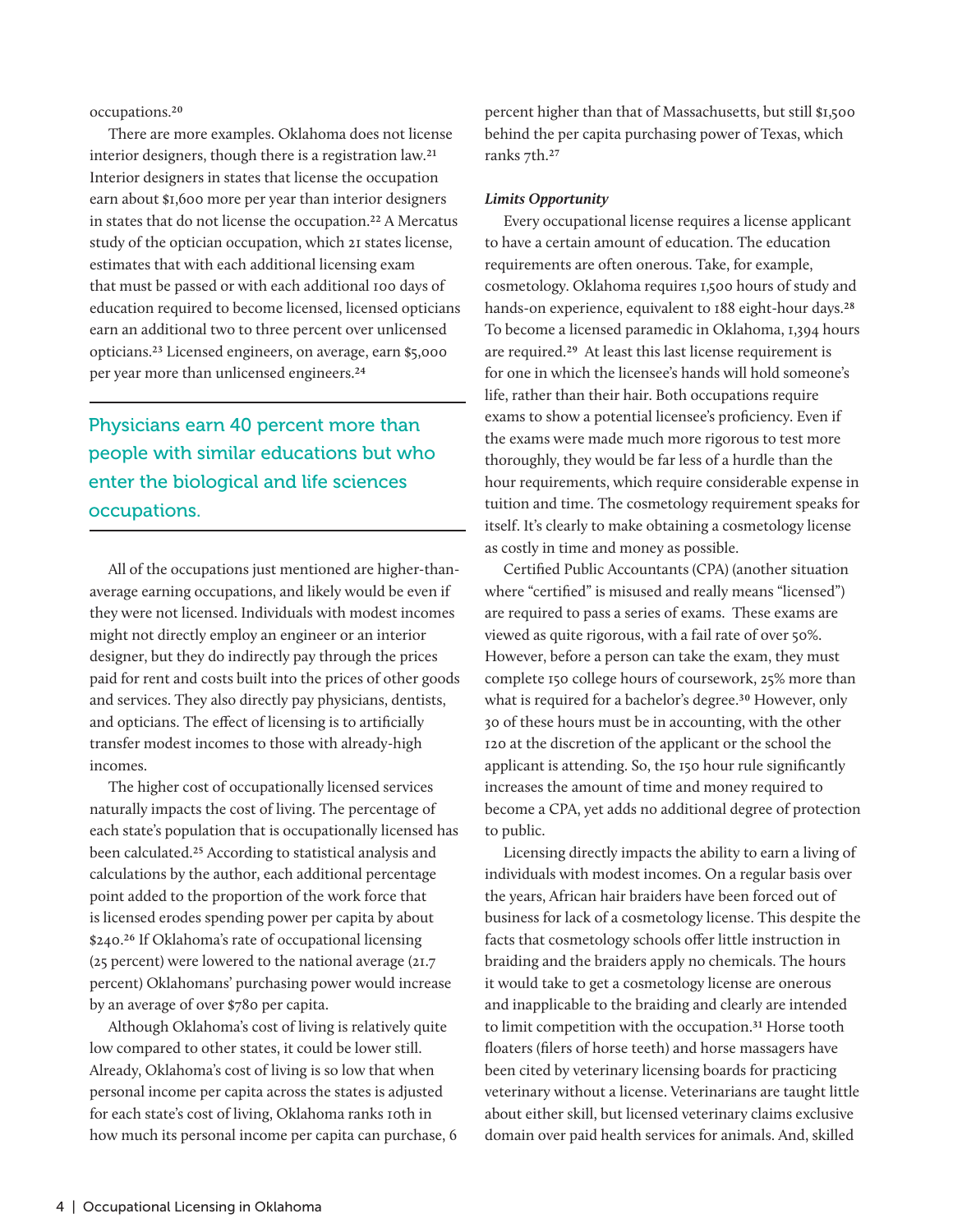floaters and massagers are likely to find the educational requirements – years of college and post-graduate work – too onerous to pursue a veterinary credential.32

Many specialized tasks that do not require a great deal of training, but perhaps just some instructional time and experience, are out-of-bounds for skilled but not highly educated individuals to perform. The preparation of simple wills and contracts could be done by paralegals, but they can only do these things as an employee of a licensed attorney. Teeth cleaning by a dental hygienist often can only be done only as an employee of a dentist. Experienced nurses can provide services independently, but only if they get additional education to be nurse practitioners, and in many states, they must practice under, and pay a fee to, a licensed medical doctor.

Licensing blocks economic opportunity for many skilled individuals by blocking their ability to sell their skills. In addition, it blocks many from the opportunity to avail themselves of those skills. Some are simply priced out of the market whereas with more competition from people who have acquired skills over the years without the expense of years of college, they could afford to avail themselves of services.

The Institute for Justice provides a list of low-income occupations that Oklahoma licenses. Oklahoma is one of only 7 states that licenses social and human service assistants, one of only six states to license title examiners, one of 13 to license locksmiths, and one of 17 to license animal control officers.33

Licensing blocks economic opportunity for many skilled individuals by blocking their ability to sell their skills.

### *Limits Mobility*

Licensing does not just impact low-income workers. Depending on the occupation, many states recognize occupational licenses issued by other states to individuals who move across state lines. This is not, however, universally true. Consequently, a licensee can effectively be trapped in a state unless the licensee is willing to deal with often-onerous requirements to gain licensure in another state. This gambit, inherent in state-by-state licensing, serves to limit competition within licensed occupations, especially blocking competition from immigrants.34 The result is economically predictable.

Licensed occupations in states with limited reciprocity can claim higher prices for their services.35

#### *Limits Innovation*

In a 2005 white paper, the former president of the National Society of Professional Engineers, Neil Norman, wrote:

> In many cases, break-through products are interdisciplinary and could not be tied to engineering disciplines alone. These are strong arguments supported by the superior achievement of U.S. industry in so many fields. How then can we convince industry that their best interests are served by … encouraging the licensing of all engineers?36

In essence, this revealing quote indirectly admits that the licensing of engineers is likely to limit innovation by siloing them into sub-disciplines and preventing novel insights and developments.

Licensing prevents other types of innovations. A requirement in Arizona that anyone setting appointments for cosmetologists be, themselves, licensed as a cosmetologist, prevented the facilitation of home appointments for homebound individuals to have cosmetology services.37 Massage therapists have been prevented from manipulating spines due to chiropractic licensing.<sup>38</sup>

#### *Forces More Licensing*

Due to health care's licensing stranglehold, the only way for innovation to occur is often to license another occupation. Chiropractors sought licensing partly to end their harassment by allopathic medical doctors. Osteopathic medical doctors, who now practice shoulder to shoulder with allopaths, had to do the same. Podiatry, yet another unique approach to medicine, is licensed largely for the same reason. There is a huge list of health occupations that are licensed mainly out of legal selfdefense against the expansive scope of practice granted to medical doctors. This history, though, does not keep occupations licensed initially for legal defense from harassing others. In Arizona, physical therapists began practicing "dry-needling," which is similar to acupuncture, so the acupuncturists sought to enforce their licensing law against the practice.39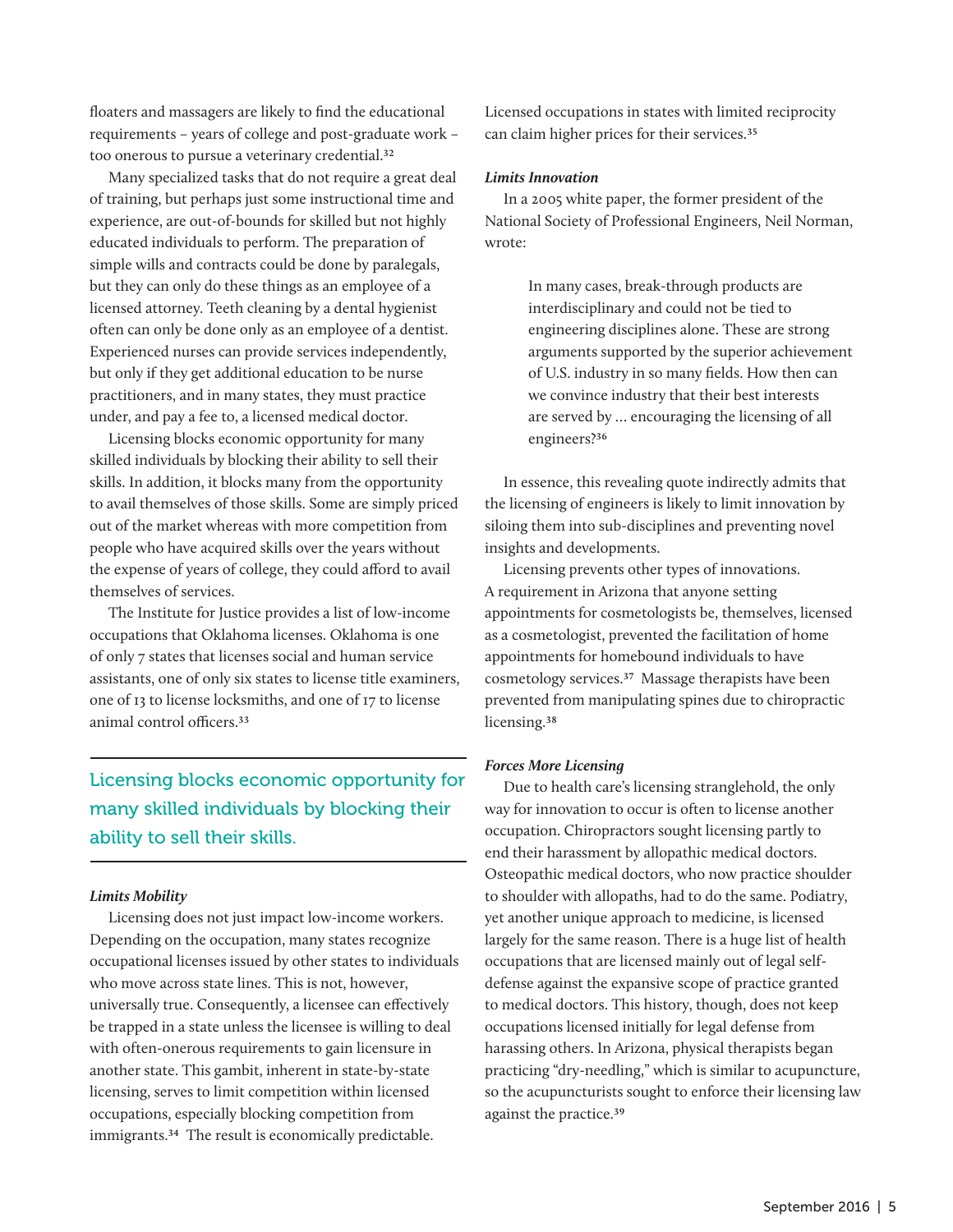### Where Oklahoma Stands

An Institute for Justice inventory of occupational licensing, mainly focused on moderate-income occupations, ranked Oklahoma as having the 11th most burdensome licensing laws where licensing applied. More broadly, Oklahoma fared better, ranking 41st as the "most broadly and onerously licensed state," or 10th best among the states.40 A 2007 Reason Foundation study, however, found that Oklahoma licensed 91 job categories, more than 26 other states. By contrast, Texas licensed 78, Kansas only 56, Missouri a mere 41, New Mexico a job-killing 104, and Arkansas a crushing 128.41

Twenty-five percent of Oklahoma's work force is licensed. Contrast this with Texas at 24.1 percent, Kansas at 14.9 percent, Missouri at 21.3 percent, and Arkansas at 20.2 percent.42 These percentages do not precisely correlate with the number of occupations licensed, and reflect local circumstances. They are, however, associated with a higher cost of living, as noted above. Only 11 states have a higher percentage of their workforces in licensed occupations.

An Institute for Justice inventory of occupational licensing, mainly focused on moderate-income occupations, ranked Oklahoma as having the 11th most burdensome licensing laws where licensing applied.

### Suggestions for Reform

Reduce or Eliminate Education Requirements: Depend Exclusively on Exams

Abraham Lincoln could not become a lawyer under today's licensing requirements. He studied law entirely by himself using borrowed books. He obtained a license to practice by passing an exam and then learned by doing when he joined an established law firm.43 There was no real practical need then, and there is no real practical need now, for someone to attend law school in order to become competent in practicing law The need lies only in requirements established by the legal industry itself – i.e. those already in the practice of law who pushed for licensing requirements that limit competition.

The same could be said regarding any number of licensed occupations, from barbers and cosmetologists to dental hygienists. The best practitioners have learned by doing. Obviously, they have to start somewhere, and it is likely that some formal education would be required of someone wishing to gain experience as an apprentice. Such a determination should be made organically in response to the real-world requirements of gaining competence, not by government-sanctioned industry insiders putting up needless hoops for prospective practitioners to jump through. The amount and nature of formal education should be up to the applicant. It's the test that protects the public, not the formal education.

The majority of licensed occupations should have only an examination requirement for individuals to become licensed. By law, exams should only test the skills included in the licensed occupation's scope of practice. Practical exams, where potential licensees actually demonstrate their skills could occur after written exams have demonstrated knowledge of procedures.

#### *Replace Licensing with Less Onerous Regulation*

The Institute for Justice has produced a list of degrees of occupational regulation from the least restrictive to the most restrictive as follows:

- 1. market competition (i.e., no regulation beyond general laws against fraud);
- 2. industry or consumer-created ratings and reviews (market produced, without government);
- 3. private certification;
- 4. a specific private civil cause of action to remedy consumer harm;
- 5. a deceptive trade practice act;
- 6. a regulation of the process of providing the specific goods or services to consumers;
- 7. inspection;
- 8. bonding or insurance;
- 9. registration;
- 10. government certification;
- 11. specialty occupational license for medical reimbursement; and
- 12. occupational license.44

There are two mentions of "certification." This term means that some organization, government or private, grants a credential on an individual that declares the individual qualified to perform a service to a certain qualitative standard. When the term is properly used, certification means uncertified individuals can still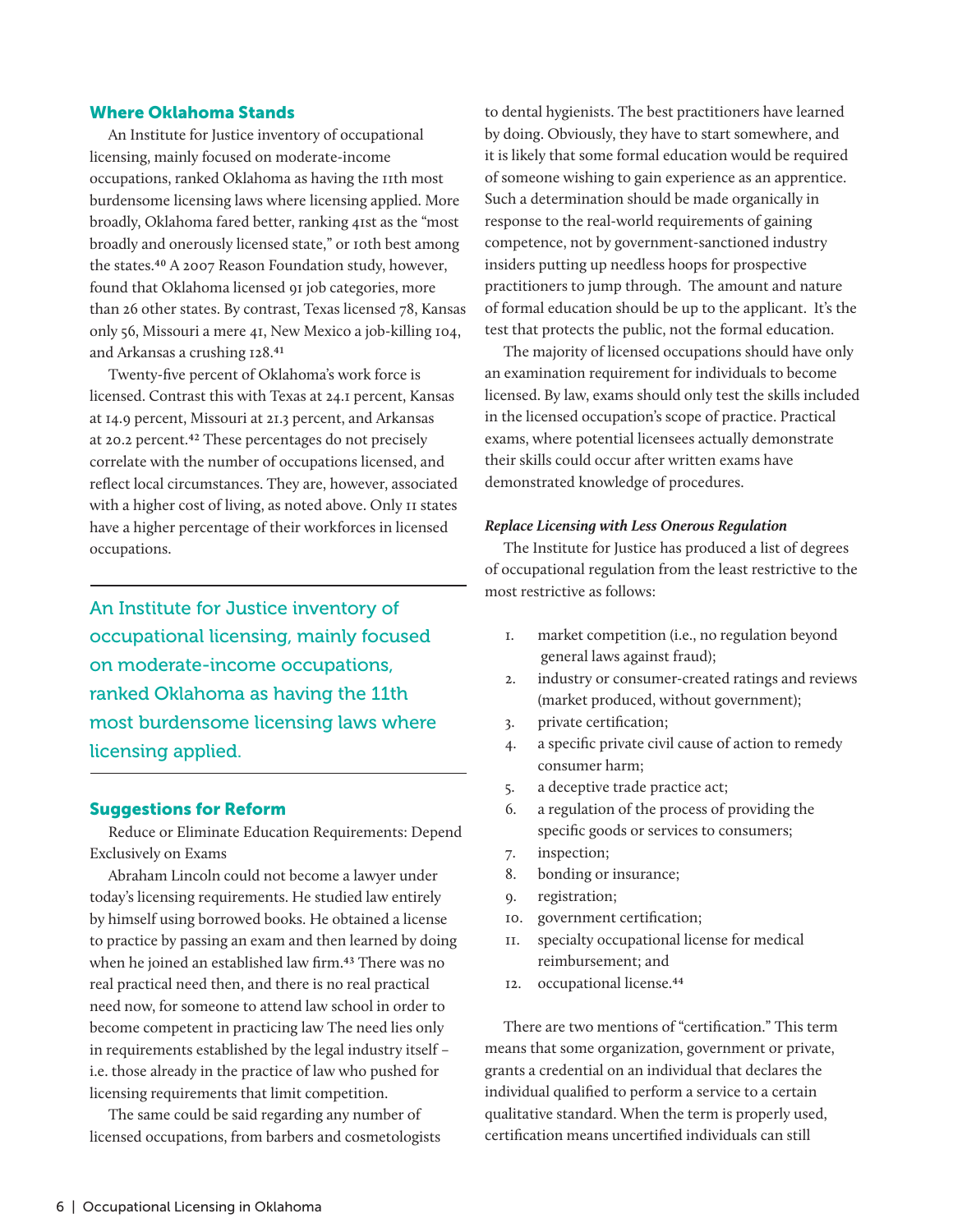perform the service.

Medical doctors have relied on a private form of certification for decades. As far as the government is concerned, any physician can perform any surgery. Private institutions such as hospitals and insurance companies, in addition to the threat of litigation, get in the way of a family physician performing brain surgery. Hospitals and insurance companies are unlikely to acquiesce to a doctor performing brain surgery unless the doctor has a board certification. Board certifications in the medical arena are independent of government bodies. There are certification organizations for mechanics,<sup>45</sup> human resources practitioners,46 youth workers,47 and a host of other occupations.

Certification, whether it is provided by a government body or a private organization, is simply a signal to consumers regarding a practitioner's expertise. A consumer is still free to patronize an uncertified individual who has simply built a sound reputation, for example, as a mechanic. Government certification, however, generally precludes competing forms of certification. Where there are currently many schools and organizations issuing a plethora of Information Technology certifications, were the government to take on such a certification role, private organizations would be precluded from issuing such a credential, though uncredentialed IT workers who learned on the job could still practice their craft and new ones could enter the occupation in that same way.

The author, while at the Goldwater Institute, proposed a hybrid type of private certification in which private certifying organizations that wished to, could issue certification credentials in competition with government licensing boards. (See Appendix B.) The criteria these certifying organizations would have to meet mostly have to do with transparency to the consuming public.48 Legislatures should resist the lobbying that has them default to licensing, the most restrictive form of occupational regulation, and look to other forms of lessrestrictive regulation, including registration and various forms of certification.

## *Subject Licensing to Rigorous Sunrise/Sunset Cost-Benefit Analysis*

A sunrise law is one that requires rigorous study before a new regulation is enacted into law. Many states have sunrise laws for rulemaking, at least requiring public notice and hearings. Sometimes, states require some

expert analysis on certain areas of proposed policies before new rules or statutes can be put in place. Sometimes, legislatures subject themselves to sunrise requirements in their own rules. Arizona's legislature enacted a weak sunrise requirement for new licensing laws unrelated to health fields.49 Oklahoma should have a constitutional amendment that presumes individuals' right to earn a living by requiring a rigorous cost-benefit analysis before any new licensing law can pass out of committee.

Many states put sunset clauses in their statutes wherein laws are automatically repealed unless they are re-enacted in an effort to force periodic reviews of statutes in order to update them. Unfortunately, these efforts are often ineffective since it becomes standard practice for many legislatures to simply change the sunset dates as they come due. States with formal sunset processes are generally more successful in this arena. Oklahoma has no such formal process. Therefore, Oklahoma should pass a constitutional amendment requiring periodic review of existing licensing laws using rigorous criteria to make sure any potential benefits of licensing outweigh the costs as illustrated by Appendix A.

#### *Reform Licensing Boards*

When a occupation is licensed in a state, it is regulated by a licensing board. Licensing boards are, by law, almost entirely made up of individuals from the licensed occupation. This is not unlike regulating the oil industry with a board consisting almost entirely of oil industry executives. Recognizing this inherent conflict of interest versus the general public and interest, the U.S. Supreme Court recently ruled that such licensing entities must be actively supervised by a state in order to receive antitrust protection.50 Last year, Oklahoma's governor issued an executive order effectively requiring review and approval of licensing board rules by the attorney general to check for antitrust actions.<sup>51</sup>

Making the attorney general a filter for licensing board actions helps and should continue. However, the volume of actions and the cleverness of them could be overwhelming. In addition to the review and approval reform, licensing boards should have a higher proportion of their membership consist of citizens who are not licensed by the board on which they sit and who are not licensed at all. In this way, general consumer interests are more likely to be represented.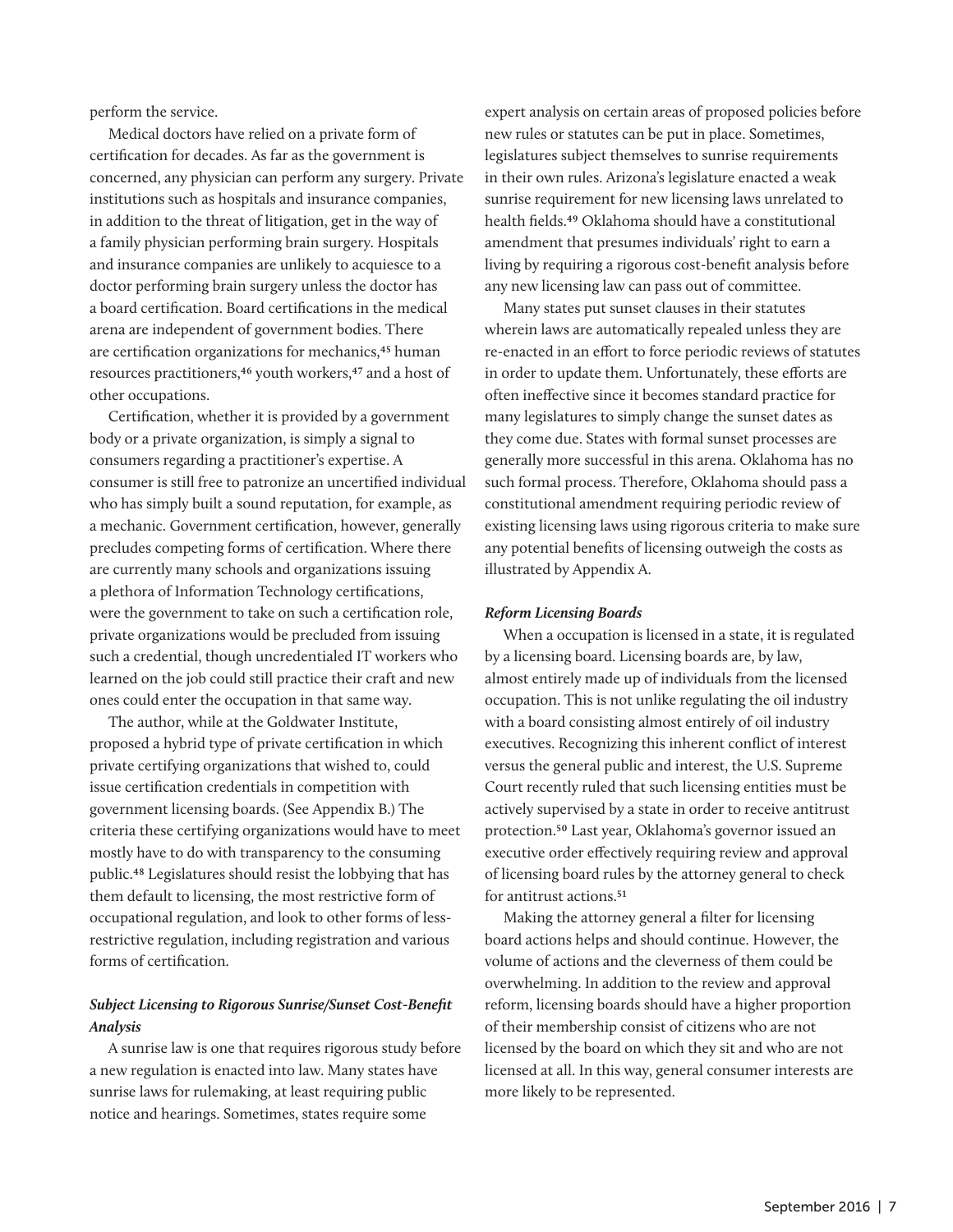## **Conclusion**

The need to get control of occupational licensing, once a cause pushed by only a handful of economists and right-leaning liberty organizations, has become a non-partisan issue. The Obama Whitehouse recently published a document that identifies occupational licensing as a growing problem to be solved.<sup>52</sup>

In the future, the 1889 Institute will publish short pieces on each occupational license the State of Oklahoma requires. These short pieces will review specific issues a cost-benefit analysis should look at with each license and evaluate the likelihood that the licensing requirement would pass the test. In addition, administrative rules will be reviewed for onerous requirements. Eventually, a full catalog of Oklahoma's licensing laws will be produced.

It has been shown that occupational licensing does little or nothing to protect public health and safety, protects practitioners from competition, blocks economic opportunity, and unjustly redistributes income to the wealthy. A full and complete review of licensing in Oklahoma is way overdue.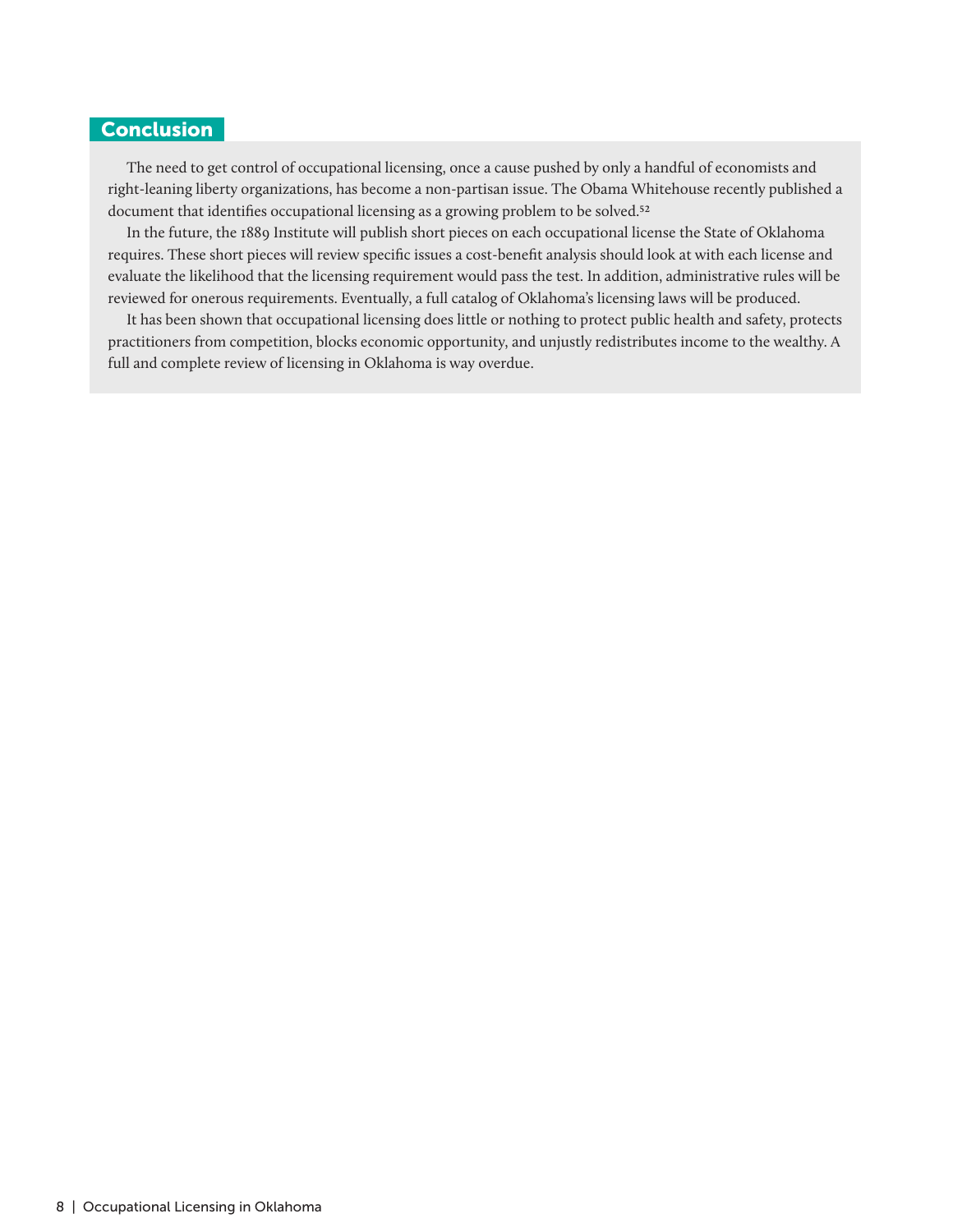## Appendix A

## Policy Maker's Guide to Proposed and Existing Occupational Licensing Laws

## By Byron Schlomach and Vance H. Fried

Legislatures are constantly being asked to license more occupations. Rarely does this pressure come from consumers. Instead, the pressure comes from members of the occupations that would be licensed. Their stated desire is to protect the public. Hearing little opposition from the general public, who are too busy with their daily lives to pay much attention and figure they're paying legislators to protect their interests, legislatures generally comply with the wishes of members of occupation who want to be licensed. However, licensing mostly benefits those who practice licensed occupations at the expense of the general public. Thus, licensing proposals should be rigorously reviewed with the presumption that they will be rejected. Existing licensing laws should be rigorously reviewed for possible repeal or reform.

The following is intended to serve as a guide for the review of licensing proposals and existing law. It is a series of questions representing a decision tree. In any deliberations regarding licensing, the default should be to avoid licensing regulation, which is the most restrictive, liberty-violating form of regulation short of banning an occupation for both worker and consumer.

## When to License

*Does an occupation (or service it produces) present a significant health or financial risk to consumers' and/or others' lives, health or property?*

Risk means real risk of harm, not highly speculative risk of harm, not a really good story about how there might be a risk of harm, but real, demonstrable risk. Too often, licensing advocates get away with telling speculative, scary anecdotes that have either never happened, or where cause and effect could be easily disputed, or, if true, the chances of them being repeated are extremely remote.

Significant risk implies a significant probability of real harm. Nearly any endeavor can present some level of risk to someone. Food preparation presents a risk of food poisoning or other contaminants getting into food. Yet, while restaurant kitchens are subject to inspection, chefs are rarely licensed. Risks from a chef in a kitchen are not significant, even if someone inexperienced is involved in food preparation. On the other hand, the risk of harm resulting from surgery is highly significant, both in terms of consequence and probability if the surgeon is not well-versed in what he or she is doing.

If **NO**; the occupation does not present a significant risk, then it is clear that the occupation should not be licensed.

If **YES**, the occupation does present a significant risk, then…

*Does an occupation (or service it produces) present a significant public safety issue, endangering the public at large, beyond individual direct consumers?*

By this criterion, it is more justified to license individuals who dispense herbicides and pesticides than it is to license medical doctors. Medical doctors impact the health of one patient at a time. Chemical applicators can potentially impact the health of hundreds or thousands, most of whom never hired the applicator.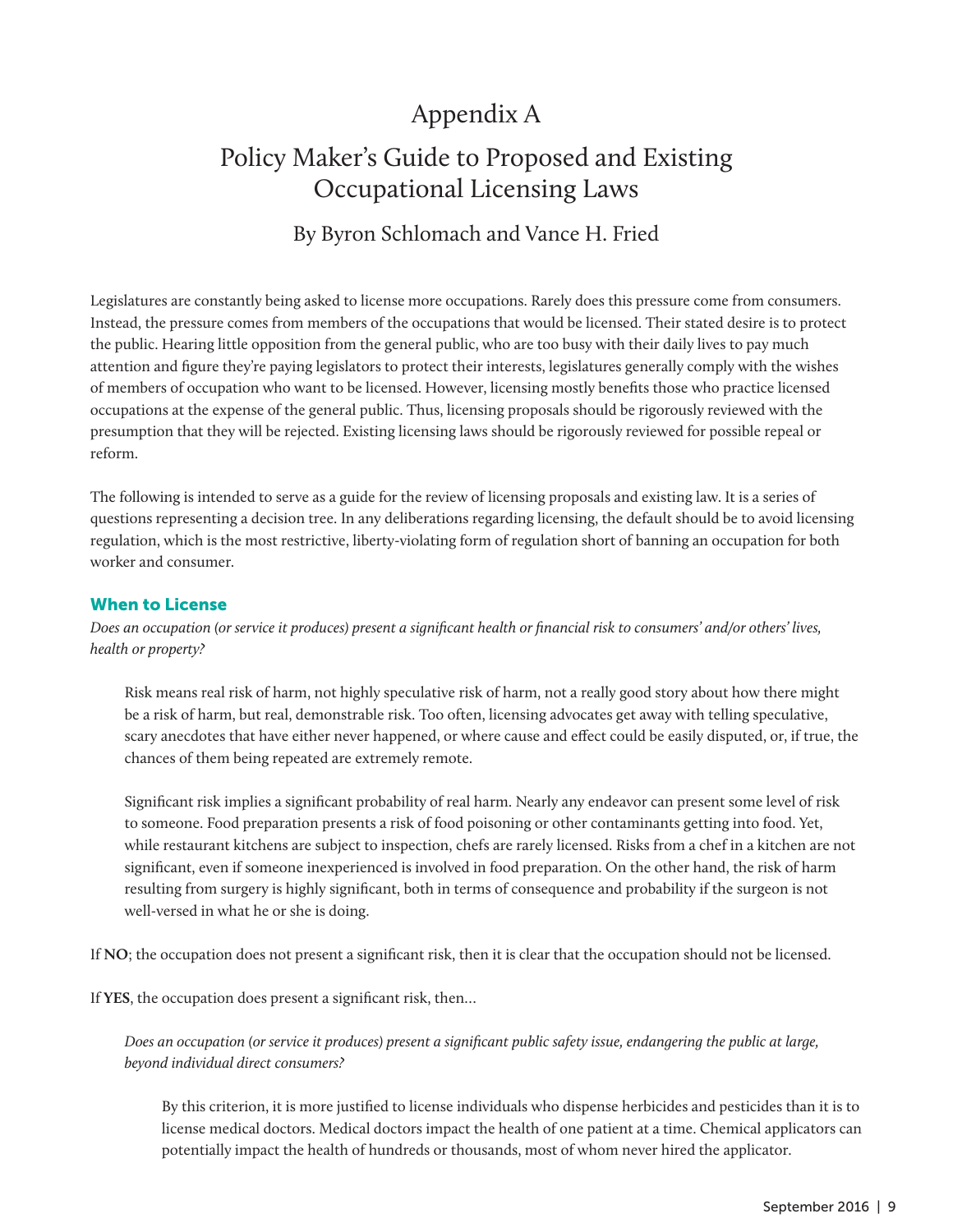However, this does not necessarily justify a regulation as strict as licensure. Sound technicians who put together large sound systems for concerts, for example, can produce excessive noise beyond what is necessary for the intended audience, but significant harm is unlikely even if it is highly likely others besides the intended audience will be affected. Combined with a healthy tort system that incentivizes care, requiring a simple literacy test to make sure pesticide applicators can read directions might be an adequate requirement under a licensing regime.

If, **YES**, the occupation presents a high level of risk for the general public, then…

*Does the legal system provide an adequate deterrent or avenue of punishment to prevent either bad actors or those with too little knowledge from harming others?* 

Licensing is pre-emptive, attempting to protect people before harm ever occurs, while a legal system that punishes bad actors attempts to protect people by creating a deterrent effect. The latter allows for greater freedom. Licensing effectively assumes individuals cannot protect themselves or refuse to do so.

If **YES**, then let the private sector handle the issue.

If **NO**, then…

*Are there low-cost regulatory measures or legal system reforms that would adequately protect the public?*

Bonding requirements are an incentive for service providers to act in a way to reduce risk for the customers and they protect customers from potential harm. Registration can assure that providers can be located. Required transparency on the part of providers lead to greater consumer information. None of these regulations are as harsh or costly as licensing but may do just as much, or even more, to protect the public.

If **NO**, then licensing would appear to be warranted.

If **YES**, then implement the appropriate reform(s).

If **NO**, the occupation does not present a high level of risk for the general public, although it still does present significant risk for individual consumers of the occupation's services, then…

*Is it difficult for consumers to get accurate information about practitioners, their skill levels and the actual risk involved?*

When accurate information cannot be accessed by potential parties to transactions, economists call this information asymmetry. Markets can break down to the point of non-existence if the problem is bad enough.

Information asymmetry is often a market opportunity for those who would become expert and share information for a fee. Legislators should be careful not to short-circuit market-based solutions to the information asymmetry problem such as United Laboratories, Yelp, and Angie's List.

In the vast majority of situations, even if information is not immediately available, it is possible for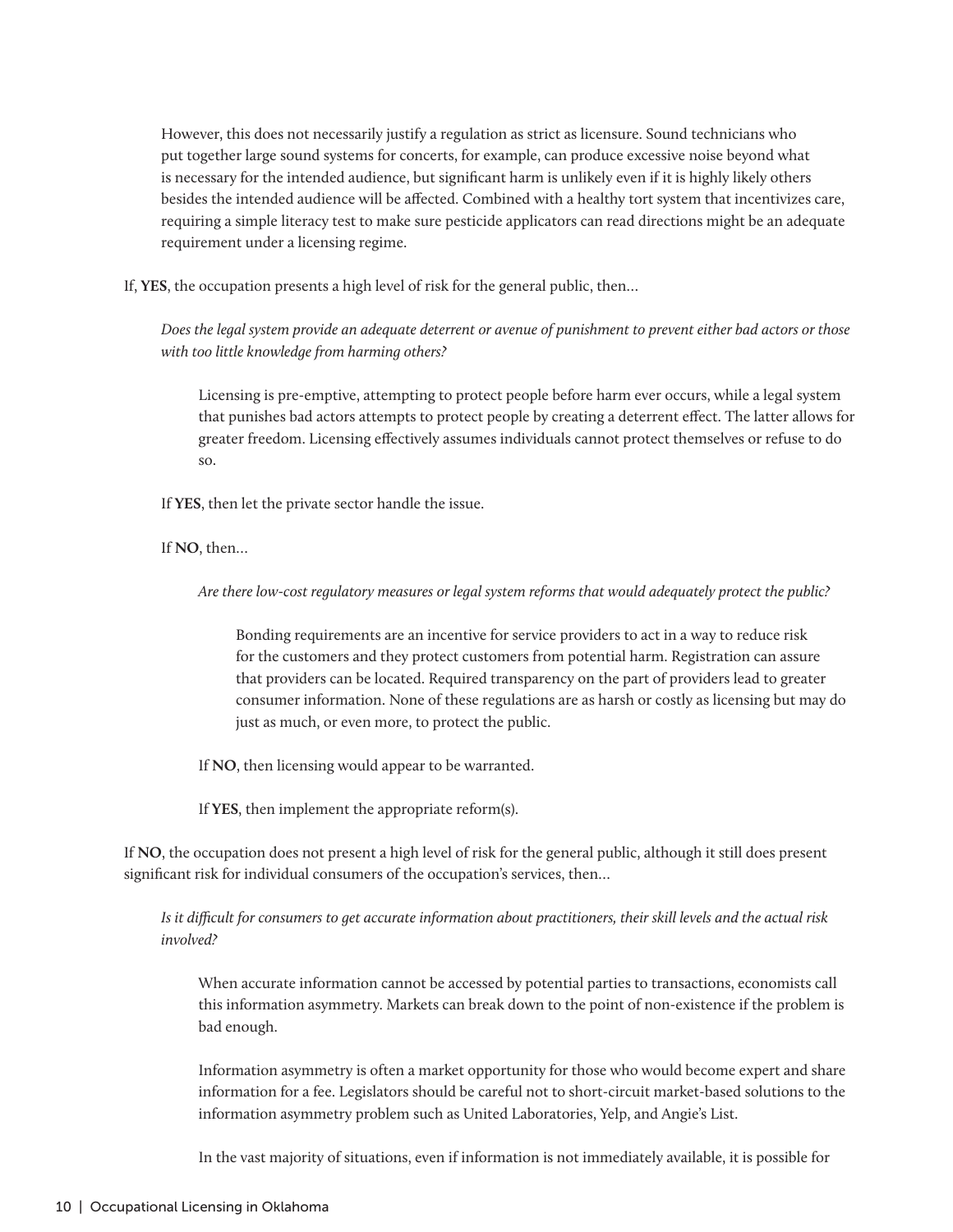consumers to evaluate a member of an occupation performing low-risk services before engaging that same individual in a high-risk service. Practitioners have an incentive to yield information to consumers, so care and circumspection should prevail in answering this question.

If **YES**, information is difficult to come by, then…

*Does the legal system provide an adequate deterrent or avenue of punishment to prevent fraud from harming others or is there a high probability that markets will respond by providing information?* 

There are cases where advertising for legal and medical services has been made illegal. Legislators should look for laws that get in the way of information first before they can fully answer this question.

If **YES**, then licensing is not warranted, though it is possible that, given the risk still potentially involved, statutorily-required bonding could be considered.

If **NO**, then…

*Are there low-cost regulatory measures or legal system reforms that would adequately protect the public?*

Bonding requirements are an incentive for service providers to act in a way to reduce risk for the customers and they protect customers from potential harm. Registration can assure that providers can be located. Required transparency on the part of providers lead to greater consumer information. None of these regulations are as harsh or costly as licensing but may do just as much, or even more, to protect the public.

If **NO**, then licensing would appear to be warranted.

If **YES**, then implement the appropriate reform(s).

If **NO**, consumers have ready access to information, then licensing is not necessary.

### How to License

If *licensure* appears warranted, careful consideration should be given to the requirements for licensure, including:

- 1. Make exams, including practical demonstrations of skills, relevant, by testing for skills actually used, and rigorous.
- 2. In cases where gaining practical experience could put someone in harm's way, require supervised experience, reasonable in quantity and directly relevant.
- 3. Impose no education requirements beyond reasonable and relevant experience requirements. Individuals will get the formal education they need in order to pass exams. If exams are sufficiently rigorous, passage of exams should be sufficient for licensure.

Also, if licensure appears warranted, there should be careful consideration of the institutional structure of licensing agencies and boards. Boards should consist mostly of members of the general public who are put at risk by the occupation to avoid conflicts of interest and entanglement with federal antitrust laws. Due process should not be neglected. Scope of practice guidelines should be narrowly tailored with only those practices that present real risk to the general public covered under a licensing law.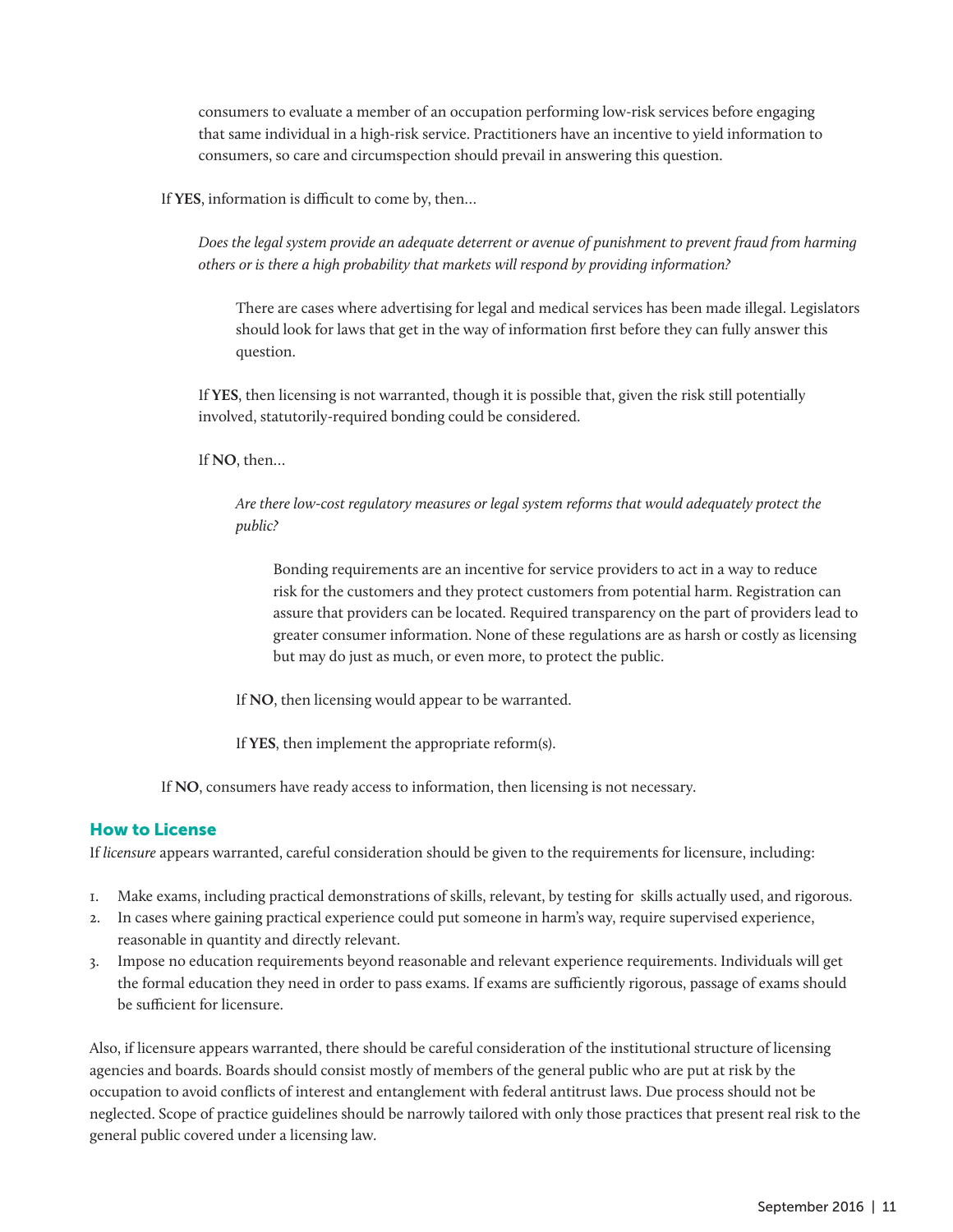## Err on the Side of Liberty

Even when licensure seems to be warranted, the following questions should be given special consideration before requiring government permission to practice an occupation:

1. Is it unlikely that reputation, through word-of-mouth, journalistic reviews, and other information sources like the internet, would adequately discipline bad practitioners by simply driving them out of business?

 Increasingly, and undeniably, the answer to this question will be "no." With the internet and such online services as Yelp and Angie's List, members of an occupation are arguably better disciplined by customer and expert reviews than by licensing boards.

2. Is the threat of litigation and punitive damages truly inadequate to discipline practitioners?

 If this is the case, the wiser course might be to review a state's legal structure to make sure it is acting as efficiently as it can.

3) Is there no other level of regulation, such as bonding requirements, registration, or some type of certification that would adequately protect the public?

 A simple but strict registration system could do much to discipline practitioners just by making sure they can be found should someone wish to pursue legal remedies.

4) Is it unlikely that the industry itself, through private certification programs and seals of approval, could adequately police itself?

 If this is the case, it may well be that a law like the 21st Century Consumer Protection & Private Certification Act (see Appendix B) would help to encourage this type of active private policing of professions.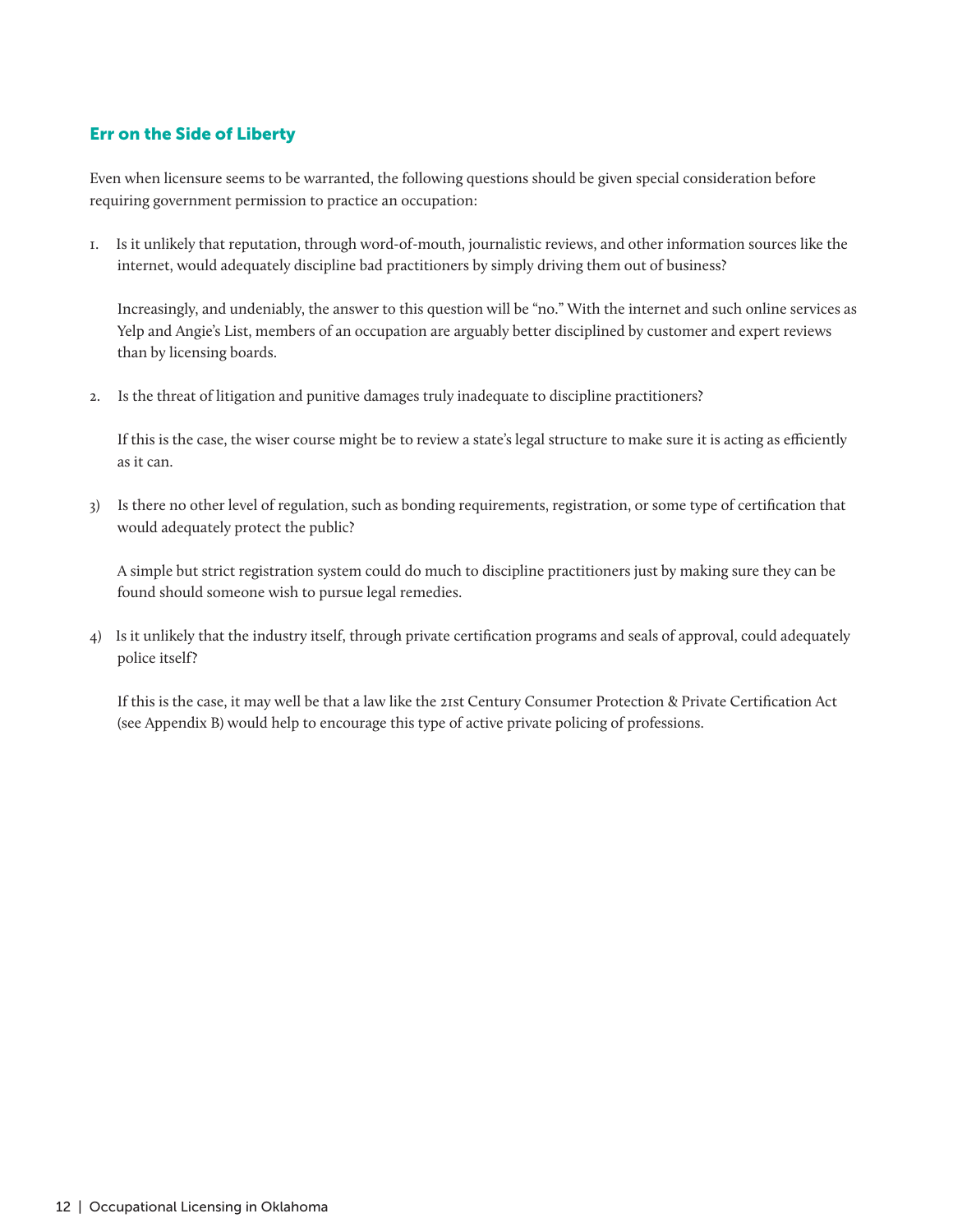## Appendix B

## 21st Century Consumer Protection & Private Certification Act

By Byron Schlomach (Goldwater Institute) and Lee McGrath (Institute for Justice)

## Summary

Many state legislators have difficulty conceiving how consumers can be protected without state-enacted occupational licensing. The answer is private certification that does not replace traditional occupational licenses. This legislation allows for the registration of private certifying organizations that would operate in addition to state-run licensing boards. Specifically, this legislation proposes a voluntary system where private certifying organizations (1) may register with the state, (2) privately certify individuals to practice a profession, and (3) employ modern technology, including consumer-rating systems using smartphone applications, to protect consumers. The privately-certified individual will then be free to work in the state regardless of other occupational regulations.

## Model Legislation

### {Title, Enacting clause, etc.}

### Section 1. {Definitions}

(1) "Government" means the State of \_\_\_\_\_\_\_\_\_\_\_ and its political subdivisions.

(2) "Lawful occupation" means a course of conduct, pursuit or profession that includes the sale of goods or services that is not itself illegal irrespective of an occupational regulation.

(3) "Occupational regulation" means a statute, ordinance, rule or other requirement in law that requires an individual to possess certain personal qualifications to work in a lawful occupation.

(4) "Personal qualifications" means criteria related to an individual's personal background, including completion of an approved educational program, satisfactory performance on an examination, work experience, criminal history, moral standing and completion of continuing education.

(5) "Private certification" means recognition that an individual possesses personal qualifications that a private certifying organization determines are required to perform a lawful occupation. The recognition may also be based on consumer comments, ratings, and other factors determined by the private certifying organization. The recognition is nontransferable.

(6) "Private certifying organization" means a nongovernmental organization that allows any individual to apply for private certification regardless of the individual's race, creed, color, ethnicity, national origin, religion, sex, sexual orientation or marital status.

(7) "Privately certified" means a designated title that an individual may use if the individual is certified by a private certifying organization.

### Section 2. {Private certifying organizations; bond}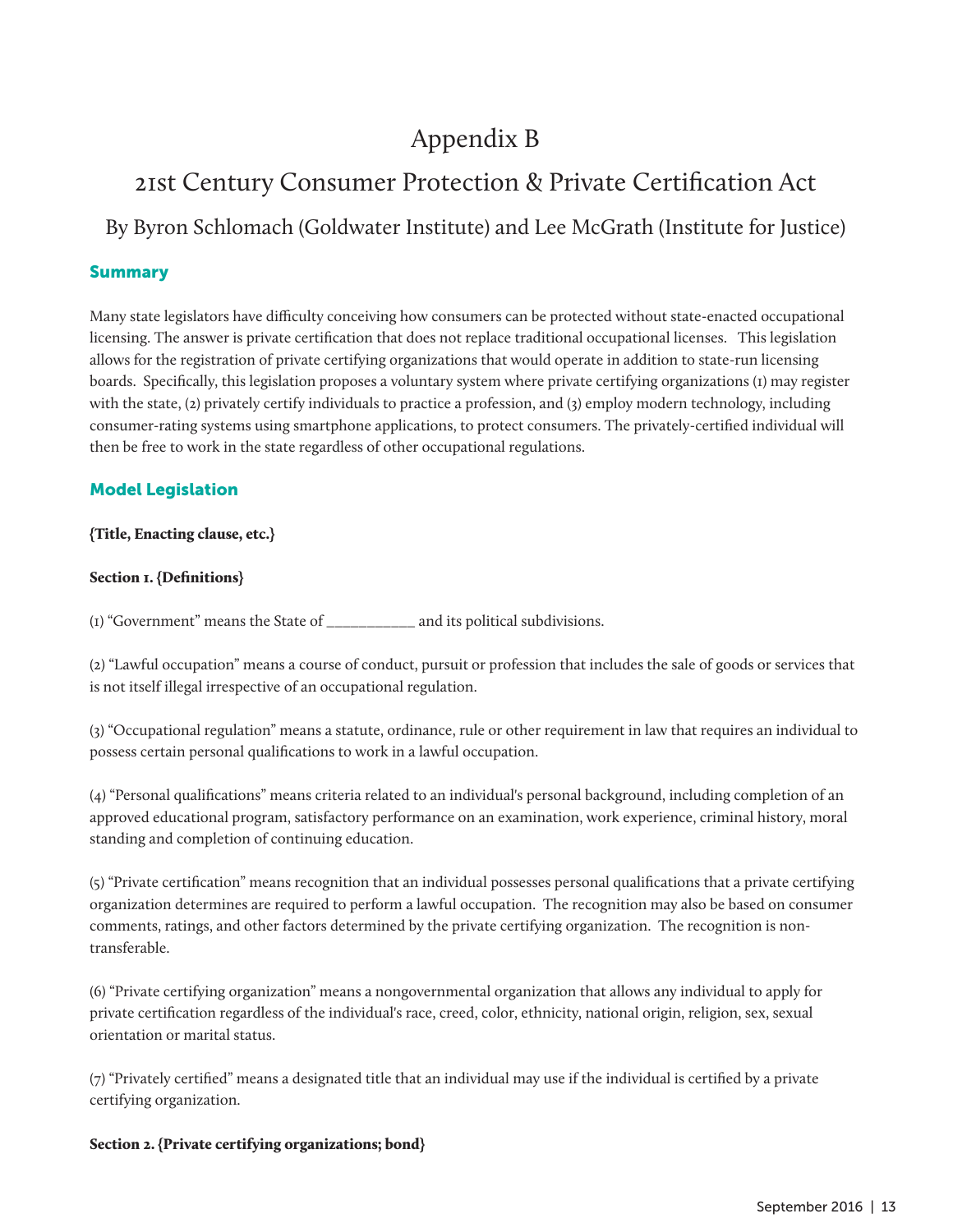(A) A private certifying organization may voluntarily participate and register with the government under this section.

(B) To participate, a private certification organization shall register with the Secretary of State. It shall provide the Secretary with the organization's name, address, officers, and the names of individuals initially privately certified. The Secretary may impose a registration fee to recoup its costs and promulgate rules and forms to facilitate registration.

(C) A participating private certifying organization shall:

(1) Publish on a publicly accessible website all of the following:

- (a) The scope of practice for each lawful occupation that the organization certifies;
- (b) The personal qualifications that an individual must possess to become certified by the private certifying organization;
- (c) Other factors the private certifying organization uses to certify individuals, which may include consumer comments, rankings and other consumer-initiated elements;
- (d) The names, business addresses and websites of all privately certified individuals; and
- (e) The states in which the private certifying organization is registered.

(2) Require personal qualifications that are related to the lawful occupation for which an individual is certified.

(3) Verify an individual's personal qualifications before certification and periodically verify that the certified individual remains eligible for certification.

(4) Require a privately certified individual to prominently display the private certification and to make available materials about the personal qualifications and other factors required for the private certification on request.

(5) Have at least fifty (50) privately certified individuals in active practice in the United States after one year applying for registration with the Secretary.

(D) A participating private certifying organization may require individuals it certifies to obtain and maintain a bond for liability that is related to the practice of the individual's privately-certified lawful occupation.

(E) A participating private certification organization may require a privately certified individual to pay initial and ongoing fees.

### Section 3. {Right to engage in a lawful occupation}

(A) An individual who is certified by a participating private certifying organization may engage in the lawful occupation for which that individual is privately certified regardless of any occupational regulation enacted by the government.

(B) The government shall not prohibit or impose a penalty, fine or fee on an individual who is certified by a participating private certifying organization for engaging in a lawful occupation in compliance with this chapter.

### Section 4. {Sign; violation; classification}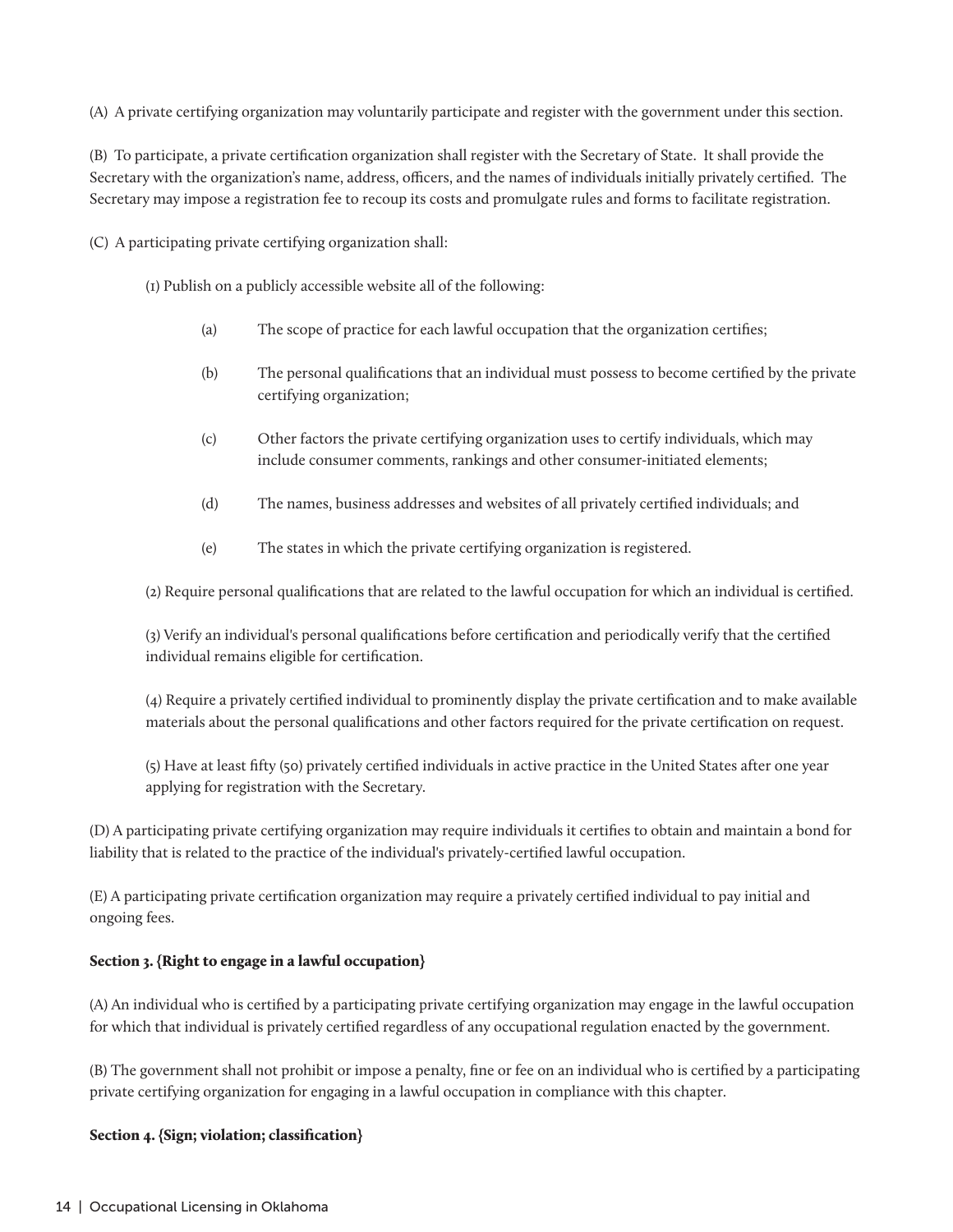(A) An individual who is certified by a participating private certifying organization and who engages in a lawful occupation for which the government has enacted an occupational regulation must prominently display a sign with lettering that is at least one inch in height stating that the individual is not licensed or otherwise occupationally regulated by the government.

(B) An individual who is certified by a participating private certifying organization and who is not licensed, registered or certified by the government shall not use the term "licensed," "certified" or "registered" to describe the individual's credential or any words, titles, abbreviations or letters which would induce a reasonably knowledgeable consumer of such services to believe the privately certified individual using them is occupationally regulated by the government.

(C) An individual who is certified by a participating private certifying organization may use the term "privately certified" to describe the individual's credentials or as part of a title or designation.

## Section 5. {False claim; violation; classification}

An individual who knowingly and falsely claims to be privately certified pursuant to this chapter is guilty of fraud and subject to penalties under the state's deceptive trade practices act.†

## Section 6. {Enforcement}

(A) The Secretary shall enforce this chapter and has the authority to terminate the government's registration of the participating private certifying organization for failure to continue to meet the requirements in section 2 (C).

(B) The participating private certifying organization that continues to operate 90 days after failing to meet the requirements in section 2 (C) is guilty of fraud and subject to a fine under the state's deceptive trade practices act.

(C) Except to the extent that the laws require a privately certified individual to possess personal qualifications established by the government to perform a lawful occupation, this chapter does not limit the government's authority to enact and enforce laws relating to:

(1) A business license or permit, facility license, building permit or land use regulation; and

(2) Public health, safety and environmental regulations, including the sale and use of substances that endanger public health and safety if mishandled or improperly dispensed, including chemicals, explosives and pharmaceuticals.

(D) Nothing in this chapter shall be construed to:

(1) Change the government's sole authority to require an individual to obtain and maintain a governmentissued driver's license and related insurance for personal or commercial vehicle use;

(2) Limit damages in a private civil action against an individual who is privately certified or who knowingly and falsely claims to be privately certified;

(3) Create a right of action against a private party or the government requiring either to do business with an individual who is not licensed, certified or registered with the government;

† Alternatively, this clause could be phrased "An individual who knowingly and falsely claims to be privately certified pursuant to this chapter is guilty of fraud under state law and is subject to a fine of up to an amount equal to the last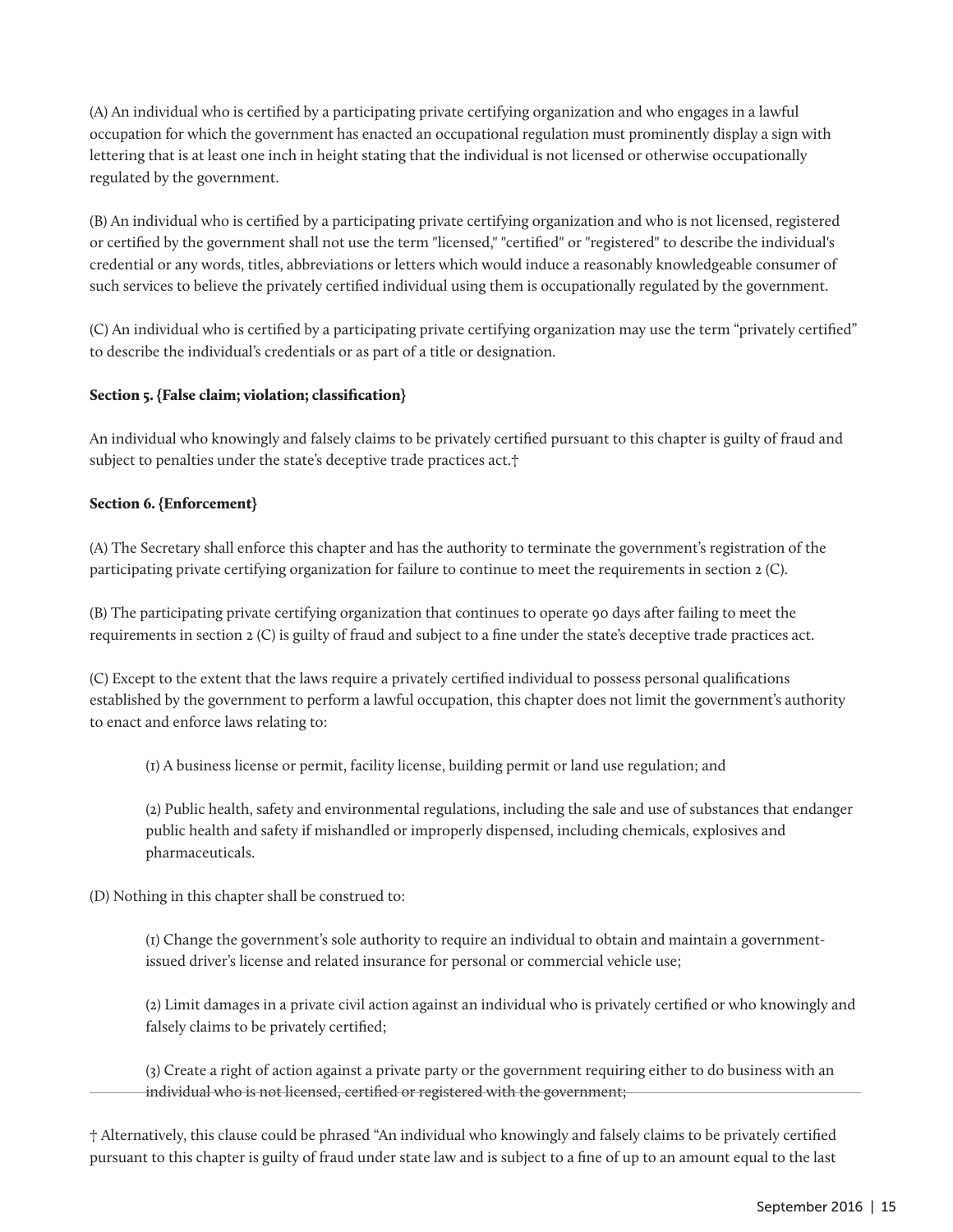twelve months of the individual's revenue from the lawful occupation or \$\_\_\_\_\_\_\_, whichever is greater.

(4) Allow for private certification of occupations regulated by the federal government or required by federal law to be occupationally licensed by the government;††

(5) Require a private certification organization to participate and register with the government under this chapter; or

(6) Increase the authority of the government to regulate non-participating private certification organizations.

<sup>† †</sup> This would address occupational licensing of professionals in the insurance industry, home appraisal industry, and doctors and other medical professionals who are reimbursed by the federal government.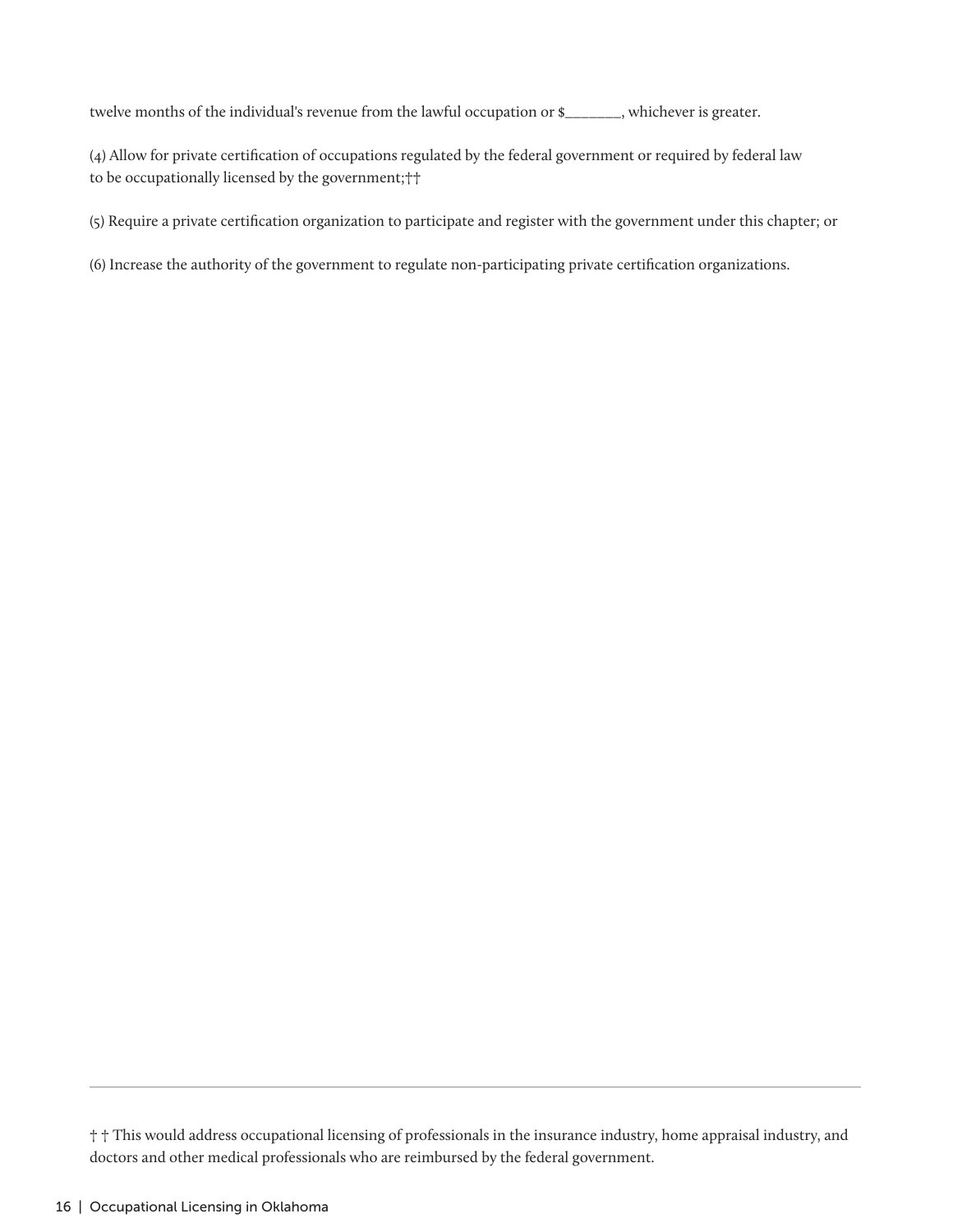### End Notes

1 Scheffler, Gabe, "Is the U.S. "Over-Licensed?" The Case for Reforming America's Professional Licensing Laws," Yale Institution for Social and Policy Studies blog, accessed September 7, 2016, http://isps.yale.edu/node/21205#.V46e-egrKCi

2 See map at http://www.asbog.org/map/asbogmap2010.pdf.

3 See "State Regulatory Agencies," Board of Certification, http://www.bocatc.org/index.php?option=com\_content&view=article&id=92&Itemid=144.

4 See "Get Your Interior Design License," All Art Schools, http://www.allartschools.com/art-careers/interior-design/interior-designer-license.

5 "Arizona Animal Massage," Institute for Justice, website, accessed September 7, 2016, http://ij.org/case/azmassage/

6 Friedman, Milton , *Capitalism and Freedom* (Chicago: University of Chicago Press, 1962), 137.

7 Young, S. David, *The Rule of Experts* (Washington, DC: Cato Institute, 1987), 13.

8 Glover, Scott, "Southern California Doctor Sentenced in Overdose Deaths of 3 Patients," CNN.com, website, February 5, 2016, http://www.cnn.com/2016/02/05/health/california-overdose-doctor-murder-sentencing/.

9 Associated Press, "Doctors in Sex Abuse Cases Often Not Disciplined, Newspaper Finds," CBSNews.com, website, August 24, 2016,http://www.cbsnews.com/news/doctors-sex-abuse-cases-not-disciplined-newspaper/

10 Kleiner, Morris M., *Licensing Occupations: Ensuring Quality or Restricting Competition?* (Kalamazoo, MI: W. E. Upjohn Institute for Employment Research, 2006), 53, 56-58.

<sup>11</sup> "Direct-Entry Midwifery State-by-State Legal Status," Midwives Alliance of North America, http://mana.org/statechart.html. NCHS Press Office, "New Study Shows Lower Mortality Rates for Infants Delivered by Certified Nurse Midwives," press release, Centers for Disease Control and Prevention, May 19, 1998, http://www.cdc.gov/nchs/pressroom/98news/midwife.htm.

12 David Skarbek, "Occupational Licensing and Asymmetric Information: Post-Hurricane Evidence from Florida," Cato Journal 28 (Winter 2008): 73–82, http://www.cato.org/pubs/journal/cj28n1/cj28n1-5.pdf.

<sup>13</sup> Kugler, Adriana D. and Robert M Sauer, *Doctors without Borders?: The Returns to an Occupational License for Soviet Immigrant Physicians in Israel,* policy report DP3683, Centre for Economic Policy Research, January 28, 2003, http://www.biu.ac.il/soc/ec/seminar/ data/robert%20sauer.pdf.

14 "Doctors to Lose Right of Self-policing," *The Guardian*, February 21, 2007, http://www.guardian.co.uk/uk/2007/feb/21/health. publicservices.

15 LeTexier, Ruth, "Preventing Infection Through Handwashing," *Infection Control Today*, June 1, 2000, http://www.infectioncontroltoday.com/articles/2000/07/preventing-infection-through-handwashing.aspx.

Pittet, Didier "Improving Adherence to Hand Hygiene Practice: A Multidisciplinary Approach," Emerging Infectious Diseases 7 (March–April 2001): 234–40, http://www.ncbi.nlm.nih.gov/pmc/articles/PMC2631736/pdf/11294714.pdf.

Goldhill, David "How American Health Care Killed My Father," *Atlantic Magazine*, September 2009, http://www.theatlantic.com/ magazine/archive/2009/09/how-american-health-care-killed-my-father/307617/.

The author's father, a retired general practitioner (MD), did not prescribe antibiotics after surgeries and closing wounds, and he recalls only one patient who developed a traumatic wound infection. He describes his procedure for cleaning wounds as follows:

*"Most people cleanse a wound by pouring a little saline over it. I perform a local anesthetic block first, as adequate cleansing by my definition is almost impossible without anesthesia. Then, vigorous scrubbing with soap and water.[sic] If there is not at least some bleeding stirred up, scrubbing has probably not been sufficient. Then put on gloves and sterile drape, inspect the wound for irregular and non-viable skin and subcutaneous tissue, debriding (cutting out tissue likely to be dead) if necessary, and finally suturing the laceration just tightly enough for the skin edges to touch. A snug pressure dressing is almost equally important as the suturing."*

Schlomach, Richard D. *Adventures of a Texas Country Doctor* (Mustang, OK: Tate Publishing, 2016), 89-90.

<sup>16</sup> "Hospital Errors Are the Third Leading Cause of Death in U.S., and New Hospital Safety Scores Show Improvements Are Too Slow," Hospital Safety Score, website, October 23, 2013, http://www.hospitalsafetyscore.org/newsroom/display/hospitalerrors-thirdleading-causeofdeathinus-improvementstooslow.

17 Walsh, Kate, "Teacher Certification Reconsidered: Stumbling for Quality," Education Consumers Foundation, website, October, 2001, http://education-consumers.org/issues-public-education-research-analysis/teacher-certification-reconsidered/.

Angrist, Joshua D. and Jonathan Guryan, "Does Teacher Testing Raise Teacher Quality? Evidence from State Certification Requirements," *Economics of Education Review*, March 23, 2007, http://economics.mit.edu/files/2202.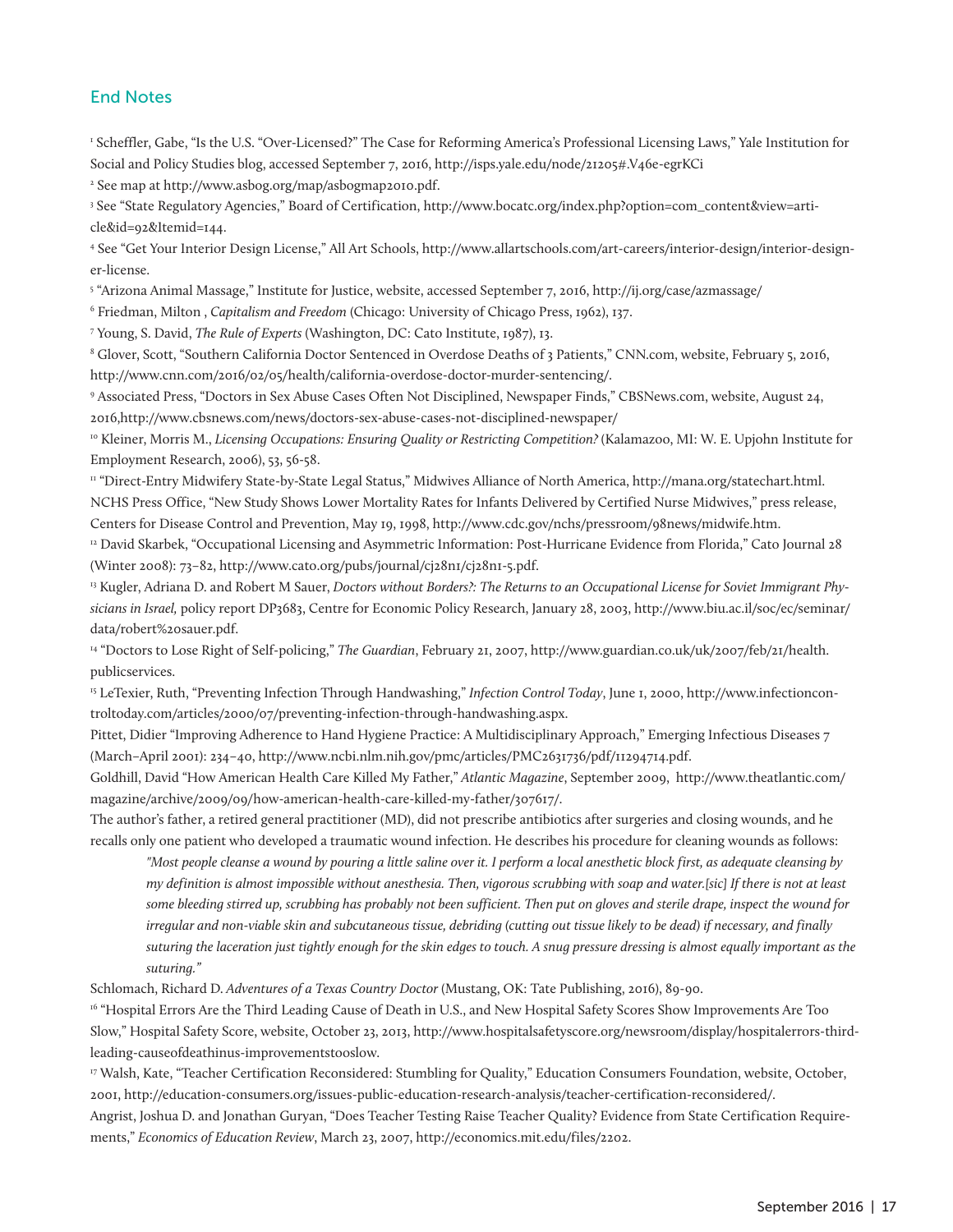18 Young, *Rule of Experts*, 49.

19 Kleiner, *Licensing Occupations*, 69–72.

20 Kleiner, *Licensing Occupations*, 76–81.

<sup>21</sup> Oklahoma Statutes, Title 59, Chapter 2, Sections 46.1 - 46.41

22 Harrington, David E. and Jaret Treber, Designed to Exclude: How Interior Design Insiders Use Government Power to Exclude Minorities and Burden Consumers (Arlington, VA: Institute for Justice, February 2009), 6–8, http://www.ij.org/images/pdf\_folder/ economic\_liberty/designed-to-exclude.pdf.

23 Timmons, Edward and Anna Mills, "Short-Sighted Policy," *U.S. News & World Report*, February 17, 2015, http://www.usnews.com/ opinion/economic-intelligence/2015/02/17/occupational-licensing-is-short-sighted-hurts-low-income-workers

24 "Engineering Salaries Continue to Rise Despite Concern Over Shortages," Press Release, National Society of Professional Engineers, August 6, 2010, https://www.nspe.org/resources/press-room/press-releases/engineering-salaries-continue-rise-despite-concern-over. (Note: The author of the title of this publication clearly does not know economics. Shortages naturally lead to price or salary increases.)

25 Kleiner, Morris M., *Reforming Occupational Licensing Policies* (Washington, DC: The Hamilton Project, Discussion Paper 2015-1, January 2015), 9, http://www.hamiltonproject.org/assets/legacy/files/downloads\_and\_links/reform\_occupational\_licensing\_policies\_kleiner\_v4.pdf.

26 Author's analysis of state cross-section data using ordinary least squares with cost of living as the dependent variable and various regulatory variables as independent variables. The licensing coefficient is used to calculate a dollar equivalent and applied to per capita income adjusted for cost of living to determine purchasing power parity of personal income across the states. Publication forthcoming.

<sup>27</sup> Author analysis and calculations. Publication forthcoming.

28 "Licensing and Fee Information," Oklahoma State Board of Cosmetology and Barbering, website, https://www.ok.gov/cosmo/Licensing & Fee\_Information/#General Cosmetology Licensing Qualifications.

29 "EMT Training in Oklahoma," Top EMT Training, website, http://www.topemttraining.com/emt-training/oklahoma/.

30 "150 Hour Requirement for Obtaining CPA Certification, American Institute of CPAs, website, http://www.aicpa.org/BecomeAC-PA/Licensure/Requirements/Pages/default.aspx

31 Editorial Board, "Braids of Liberty," *Wall Street Journal*, July 26, 2016, http://www.wsj.com/articles/braids-of-liberty-1469572349.

<sup>32</sup> "Minnesota Horse Teeth Floating," Institute for Justice, website, http://ij.org/case/johnson-v-minnesota-board-of-veterinary-medicine/.

"Arizona Animal Massage," Institute for Justice, website, http://ij.org/case/azmassage/.

33 "License to Work – Oklahoma," Institute for Justice, website, http://licensetowork.ij.org/ok.

34 Giovannelli, Marina "Foreign-Trained Doctors Kept Out of Practice in US," *PRI's The World*, April 14, 2011, http://www.pri.org/ stories/2011-04-14/foreign-trained-doctors-kept-out-practice-us.

35 Young, *Rule of Experts*, 59–61.

36 Norman, Neil A., "Where Does NSPE Stand on Industry Exemptions?" NSPE white paper, November 8, 2005.

37 Sandefur, Christina, "Board of Cosmetology's Irrational Regulations Need a Makeover," Goldwater Institute, website, posted on December 19, 2011, http://goldwaterinstitute.org/en/work/topics/free-enterprise/regulations/board-of-cosmetologys-irrational-regulations-need-/.

38 Billhartz-Gregorian, Cynthia, "Chiropractors Gain More Acceptance," STLToday.com, August 4, 2010, http://www.stltoday.com/ lifestyles/health-med-fit/fitness/chiropractors-gainmore-acceptance/article\_718448b4-434f-5e9f-83ec-c2335d90a44a.html.

39 Leingang, Rachel, "Dry Needling by Physical Therapists Ignites Turf War with Accupucturists," *Cronkite News*, January 29, 2014, http://cronkitenewsonline.com/2014/01/dry-needling-by-physical-therapists-ignites-turf-war-with-acupuncturists/.

40 Carpenter, Dick M. II, Lisa Knepper, Angela C. Erickson, and John K. Ross, *License to Work: A National Study of Burdens from Occupational Licensing* (Arlington, VA: Institute for Justice, May 2012), 108, http://ij.org/wp-content/uploads/2015/04/licensetowork1.pdf. 41 Summers, Adam B., *Occupational Licensing: Ranking the States and Exploring Alternatives* (Los Angeles, CA: Reason Foundation, August 2007), 41, http://reason.org/files/762c8fe96431b6fa5e27ca64eaa1818b.pdf.

42 Kleiner, *Reforming Occupational Licensing Policies*, 9.

43 "Lincoln Legal Career Timeline," Abraham Lincoln Online, website, http://www.abrahamlincolnonline.org/lincoln/education/